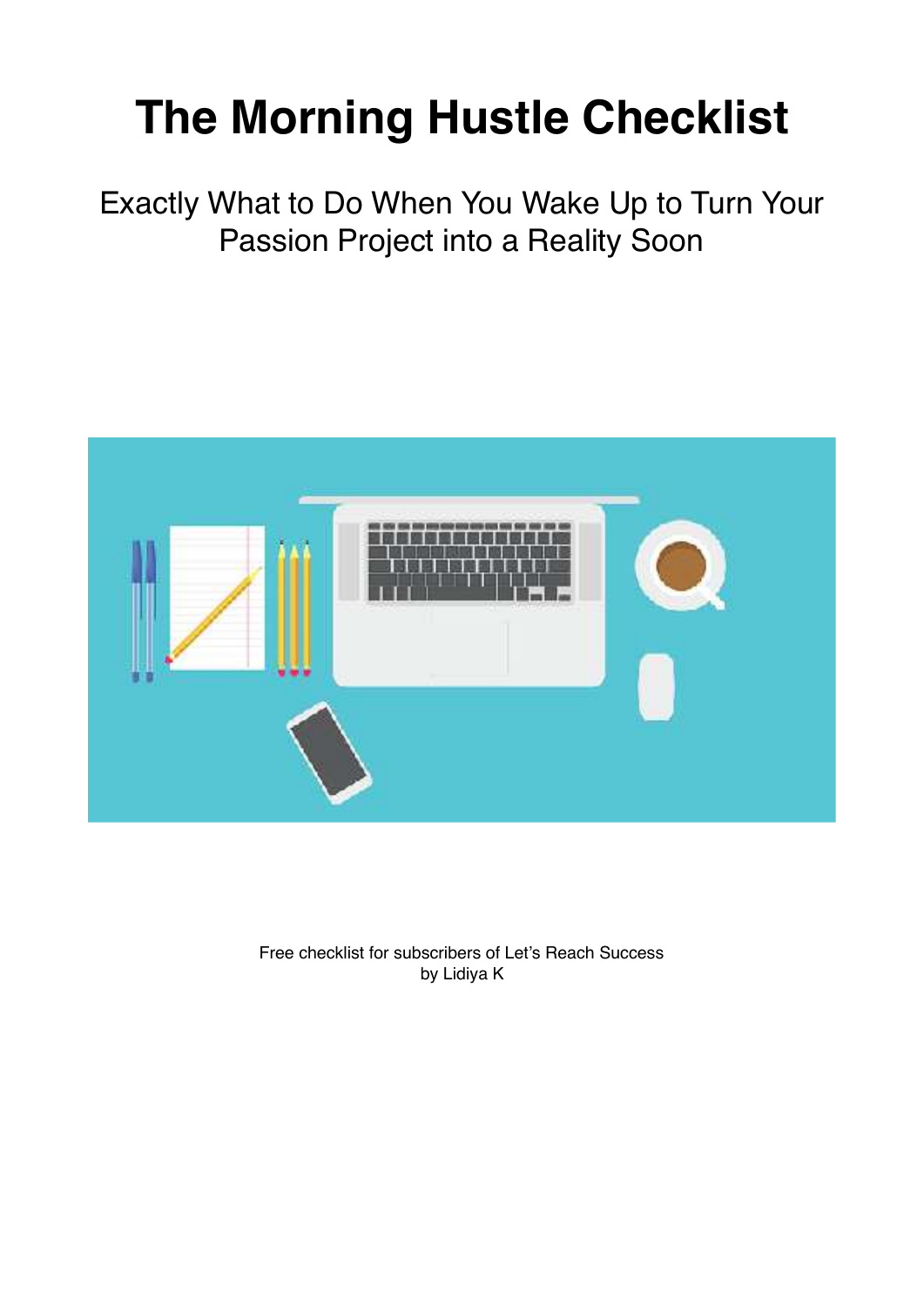# **Part 1: The Night Before**

1.1 Set your alarm for tomorrow morning for an hour or so earlier.

1.2 Let go of anything that happened during the day.

1.3 Don't use technology prior to bed, or eat or drink anything.

1.4 Write your to-do list for tomorrow (for anything you have to do after your morning hustle time, so that you don't need to think about these till it's time).

1.5 Set the intention of waking up tomorrow morning and getting to work.

1.6 When in bed, remind yourself of why your passion is worth it and where it can take you.

1.7 Fall asleep with a light smile on your face and determination in your mind.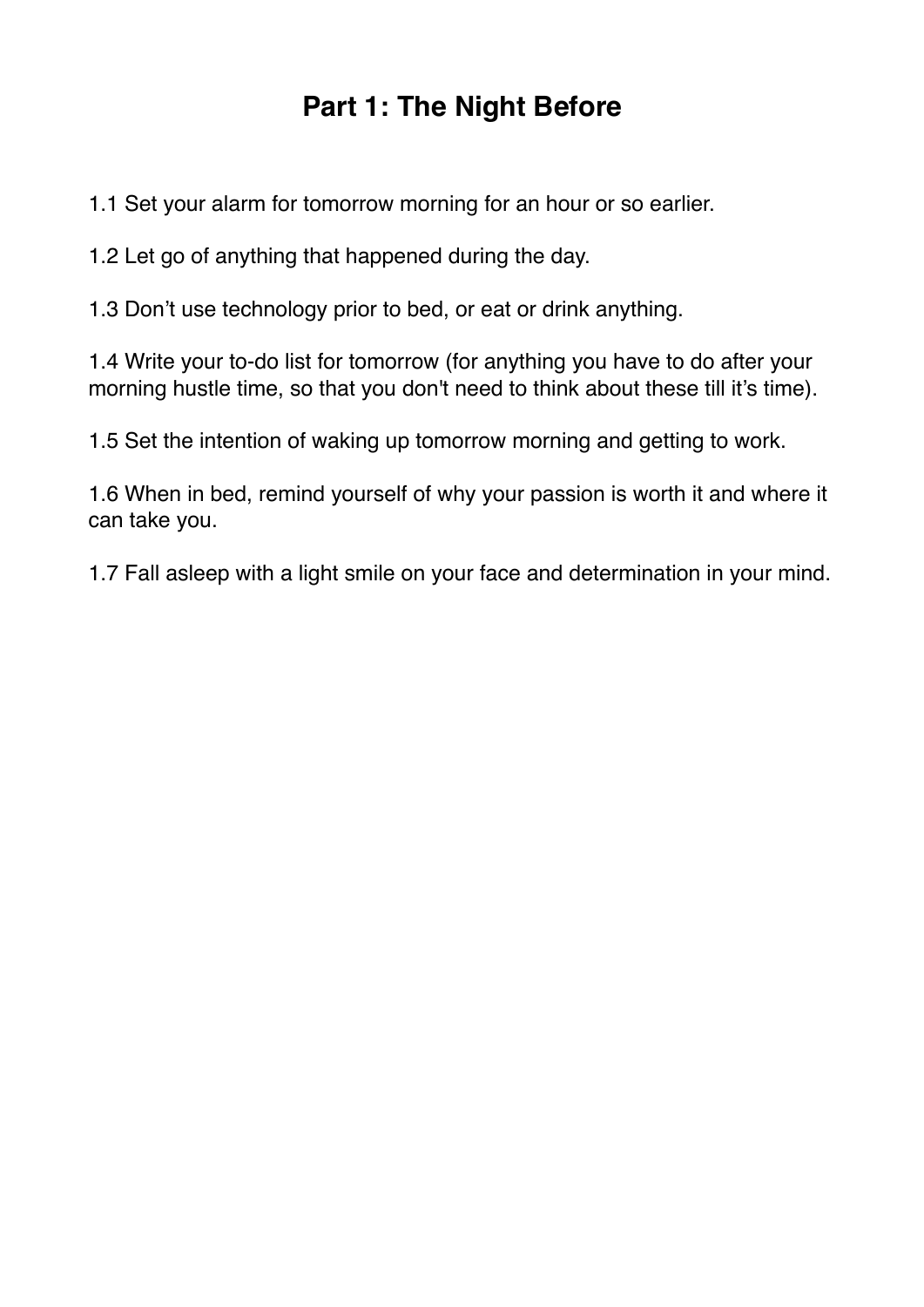# **Part 2: Waking Up**

2.1 Wake up with the first alarm.

[\(Here are some tips](https://letsreachsuccess.com/2015/02/18/get-out-of-bed-early-morning/) on how to leave bed when you don't want to.)

2.2 Make your bed (it's a simple practice of discipline).

2.3 Stretch.

2.4 Greet the day. It's another opportunity to get closer to your goals.

2.5 Brush your teeth while looking at yourself in the mirror and realizing you're about to get some great work done any minute now.

2.6 Prepare tea or coffee.

(You don't really need breakfast that early. A glass of water is great for your body and mind too. But food will only be a distraction. It's time for creativity and productivity now. Eating comes after.)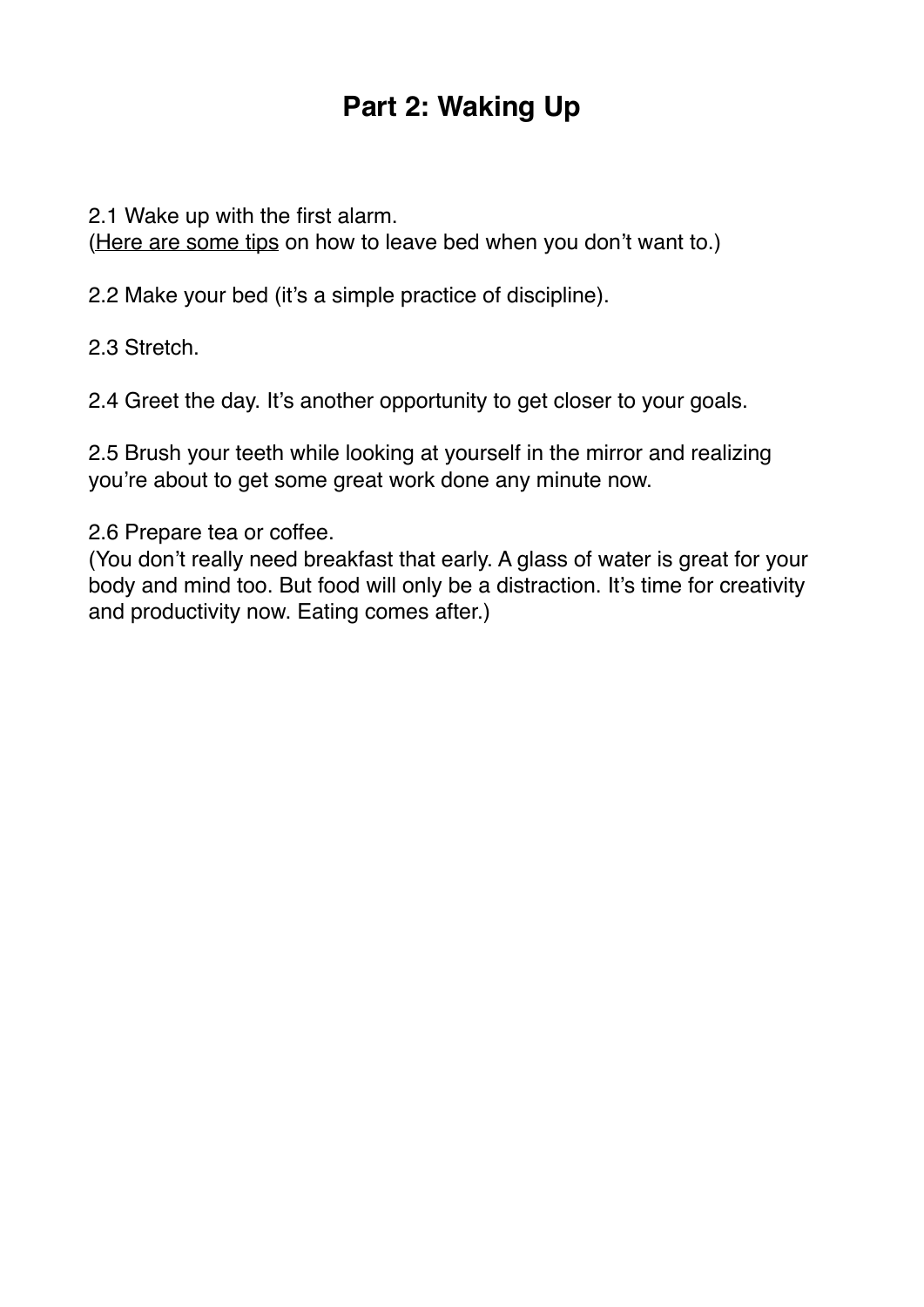### **Part 3: Get in The Right Mindset**

3.1 With your morning cup of tea or coffee head to your desk.

3.2 Don't check email, news, your phone or other notifications before you've done an hour of focused work on your side hustle project.

3.3 Get inspired and motivated to work for at least an hour by reading some quotes on entrepreneurship, or a page or two of a book that helps you set yourself up for success (like 'Think and Grow Rich' by Napoleon Hill).

3.4 Make an outline of the work you're about to do.

(If you don't know where to start, it could be researching, or checking what you completed last, or writing down some things for future references. Whatever it is, include that in the outline too and the rest of the steps will become clearer.)

3.5 Be present. Don't let your mind wander, and get back to past or future thoughts. These don't matter now. It's just you and your current task.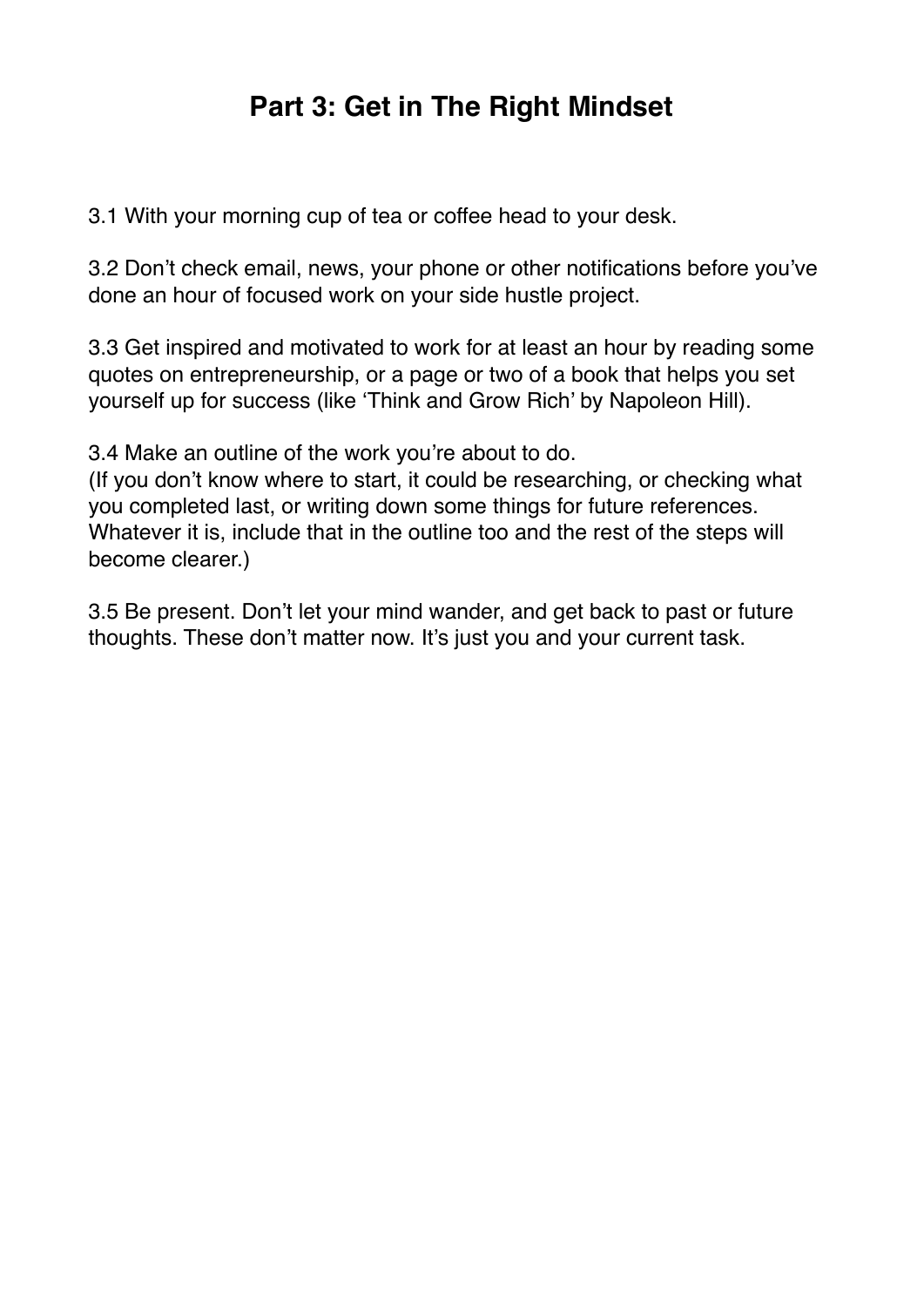### **Part 4: Start Working**

4.1 Track your time.

Know when you get to work, and train yourself to be on your laptop every morning at that time.

4.2 Have a goal and a deadline.

It might be reading about e-commerce for 15 minutes then taking one action to set up an online store.

Or writing a blog post in 20 minutes, then adding links, formatting and optimizing it, and then publishing it on your blog and sharing it on social media.

It might be brainstorming ideas on how to improve your marketing sales funnel, and deciding on what action to take and test over the next few weeks to see if it will increase revenue.

That can also be to email 10 existing customers and ask if there's anything else they would like you to create and offer.

4.3 Start working on the first item from the outline. Your 30-60 minutes of morning hustle begin now.

4.4 Work on one thing at a time.

4.5 Go with the flow. Generate ideas and don't be critical of them. Each might work, you don't know yet.

Turn off your judgmental mind to let out the creative genius within.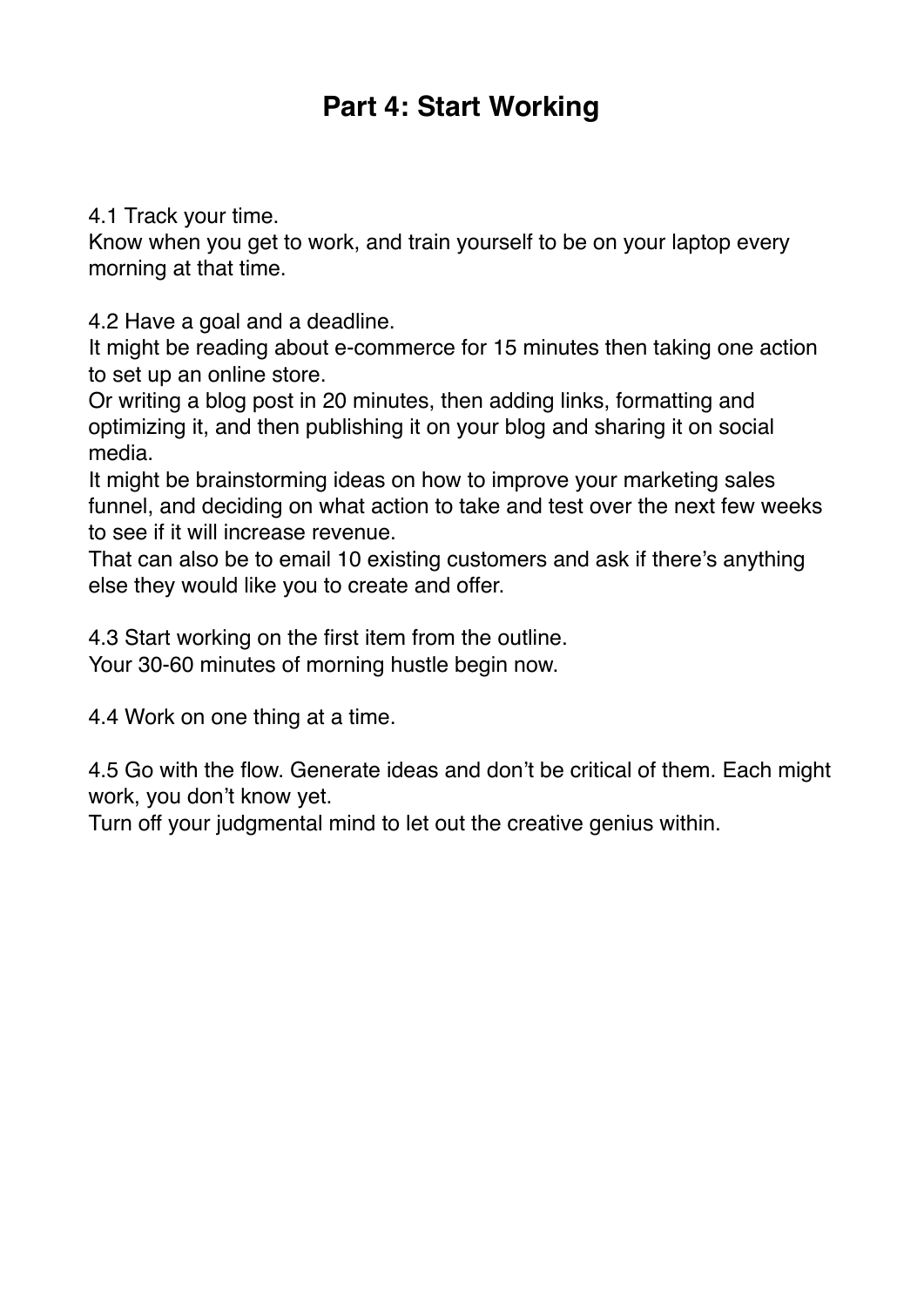# **Part 5: Finish Work**

5.1 Get back to reality now. You just completed your morning hustle for today.

5.2 Review your work. See how you performed.

Write down the things you did and the ideas you came up with.

(You might get back to these first thing tomorrow morning to get in the right mindset to work even harder.)

5.3 Think about what you could have done differently.

Maybe something in your environment was distracting you. Think of how you can eliminate it.

Is there a better way to get to work? If yes, give this new routine a try tomorrow.

What slowed you down?

What can you do to be more focused next time?

5.4 Declutter.

Put everything back to its place. Both your documents on the laptop, and your lists on the desk (if you had any).

Remove and wash your cup too.

That tells your mind to get out of the zone, and come back to the real world.

5.5 Feel good about yourself.

You just did what most billionaires, successful business owners, independent workers, lifestyle designers, hustlers, and productive artists do every day.